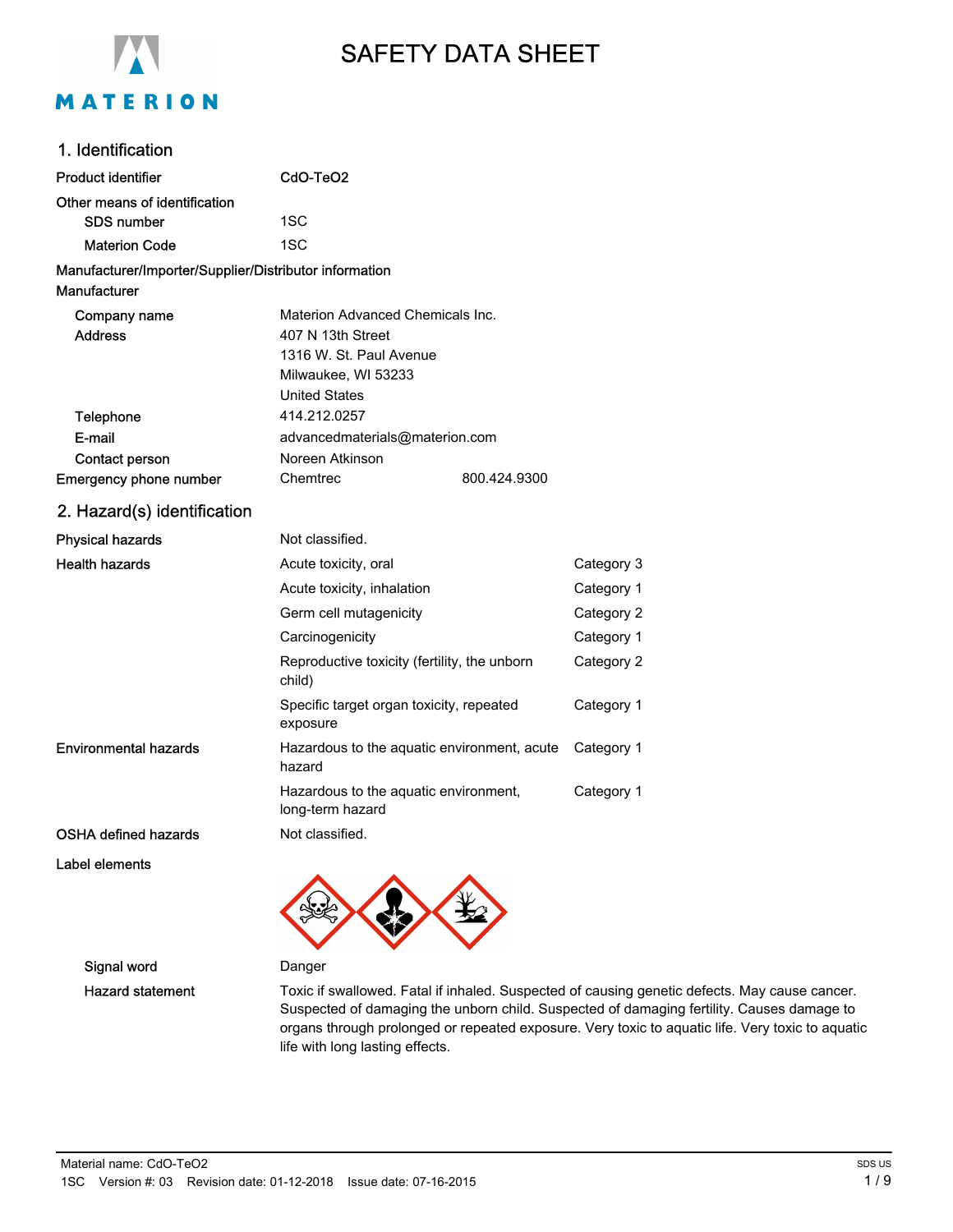| <b>Precautionary statement</b>               |                                                                                                                                                                                                                                                                                                                                                                                                                                  |
|----------------------------------------------|----------------------------------------------------------------------------------------------------------------------------------------------------------------------------------------------------------------------------------------------------------------------------------------------------------------------------------------------------------------------------------------------------------------------------------|
| <b>Prevention</b>                            | Obtain special instructions before use. Do not handle until all safety precautions have been read<br>and understood. Do not breathe dust. Wash thoroughly after handling. Do not eat, drink or smoke<br>when using this product. Use only outdoors or in a well-ventilated area. Avoid release to the<br>environment. Wear protective gloves/protective clothing/eye protection/face protection. Wear<br>respiratory protection. |
| Response                                     | If swallowed: Immediately call a poison center/doctor. If inhaled: Remove person to fresh air and<br>keep comfortable for breathing. Immediately call a poison center/doctor. Rinse mouth. Collect<br>spillage.                                                                                                                                                                                                                  |
| Storage                                      | Store in a well-ventilated place. Keep container tightly closed. Store locked up.                                                                                                                                                                                                                                                                                                                                                |
| <b>Disposal</b>                              | Dispose of contents/container in accordance with local/regional/national/international regulations.                                                                                                                                                                                                                                                                                                                              |
| Hazard(s) not otherwise<br>classified (HNOC) | None known.                                                                                                                                                                                                                                                                                                                                                                                                                      |
| Supplemental information                     | % of the mixture consists of component(s) of unknown acute oral toxicity. % of the mixture<br>consists of component(s) of unknown acute hazards to the aquatic environment.<br>For further information, please contact the Product Stewardship Department at +1.800.862.4118.                                                                                                                                                    |
|                                              |                                                                                                                                                                                                                                                                                                                                                                                                                                  |

## 3. Composition/information on ingredients

**Substances** 

| Chemical name | Common name and synonyms | <b>CAS number</b> | % |
|---------------|--------------------------|-------------------|---|
| cadmium oxide | Cadmium oxide (CdO)      | 306-19-0          |   |

\*Designates that a specific chemical identity and/or percentage of composition has been withheld as a trade secret.

| 4. First-aid measures                                                        |                                                                                                                                                                                                                                                                                                                                                                                                                                                  |
|------------------------------------------------------------------------------|--------------------------------------------------------------------------------------------------------------------------------------------------------------------------------------------------------------------------------------------------------------------------------------------------------------------------------------------------------------------------------------------------------------------------------------------------|
| Inhalation                                                                   | Remove victim to fresh air and keep at rest in a position comfortable for breathing. Oxygen or<br>artificial respiration if needed. Do not use mouth-to-mouth method if victim inhaled the substance.<br>Induce artificial respiration with the aid of a pocket mask equipped with a one-way valve or other<br>proper respiratory medical device. Call a physician or poison control center immediately.                                         |
| <b>Skin contact</b>                                                          | Wash off with soap and water. Get medical attention if irritation develops and persists.                                                                                                                                                                                                                                                                                                                                                         |
| Eye contact                                                                  | Do not rub eyes. Rinse with water. Get medical attention if irritation develops and persists.                                                                                                                                                                                                                                                                                                                                                    |
| Ingestion                                                                    | Call a physician or poison control center immediately. Rinse mouth. Do not induce vomiting without<br>advice from poison control center. If vomiting occurs, keep head low so that stomach content<br>doesn't get into the lungs. Do not use mouth-to-mouth method if victim ingested the substance.<br>Induce artificial respiration with the aid of a pocket mask equipped with a one-way valve or other<br>proper respiratory medical device. |
| Most important<br>symptoms/effects, acute and<br>delayed                     | Headache. Nausea, vomiting. Diarrhea. Dusts may irritate the respiratory tract, skin and eyes.<br>Coughing. Prolonged exposure may cause chronic effects.                                                                                                                                                                                                                                                                                        |
| Indication of immediate medical<br>attention and special treatment<br>needed | Provide general supportive measures and treat symptomatically. Keep victim warm. Keep victim<br>under observation. Symptoms may be delayed.                                                                                                                                                                                                                                                                                                      |
| <b>General information</b>                                                   | IF exposed or concerned: Get medical advice/attention. If you feel unwell, seek medical advice<br>(show the label where possible). Ensure that medical personnel are aware of the material(s)<br>involved, and take precautions to protect themselves. Show this safety data sheet to the doctor in<br>attendance.                                                                                                                               |
| 5. Fire-fighting measures                                                    |                                                                                                                                                                                                                                                                                                                                                                                                                                                  |
| Suitable extinguishing media                                                 | Water fog. Foam. Dry chemical powder. Carbon dioxide (CO2).                                                                                                                                                                                                                                                                                                                                                                                      |
| Unsuitable extinguishing media                                               | Do not use water jet as an extinguisher, as this will spread the fire.                                                                                                                                                                                                                                                                                                                                                                           |
| Specific hazards arising from<br>the chemical                                | During fire, gases hazardous to health may be formed.                                                                                                                                                                                                                                                                                                                                                                                            |
| Special protective equipment<br>and precautions for firefighters             | Self-contained breathing apparatus and full protective clothing must be worn in case of fire.                                                                                                                                                                                                                                                                                                                                                    |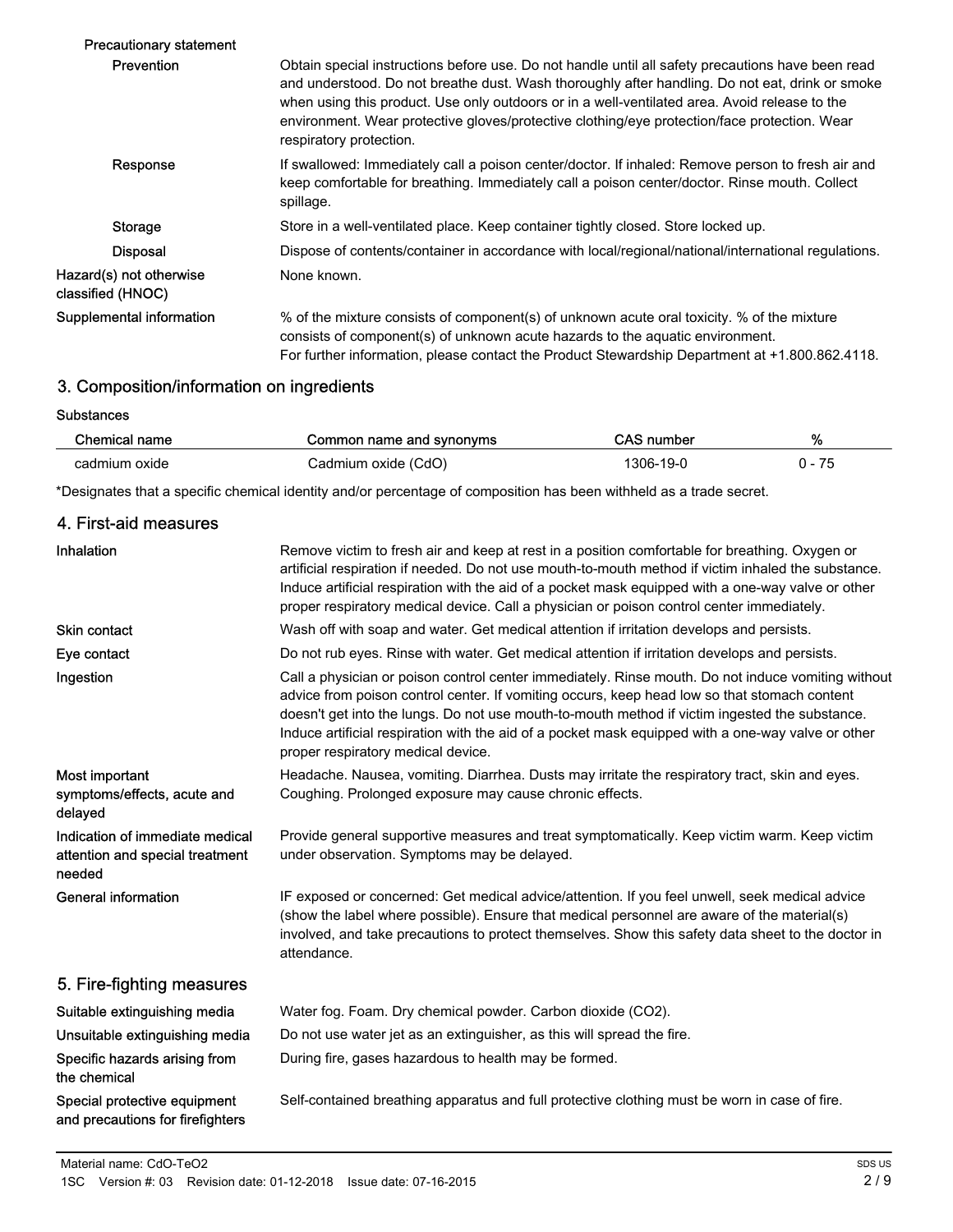| <b>Fire fighting</b><br>equipment/instructions                            | Move containers from fire area if you can do so without risk.                                                                                                                                                                                                                                                                                                                                                                                                                                                                                                                                                                     |
|---------------------------------------------------------------------------|-----------------------------------------------------------------------------------------------------------------------------------------------------------------------------------------------------------------------------------------------------------------------------------------------------------------------------------------------------------------------------------------------------------------------------------------------------------------------------------------------------------------------------------------------------------------------------------------------------------------------------------|
| Specific methods                                                          | Use standard firefighting procedures and consider the hazards of other involved materials.                                                                                                                                                                                                                                                                                                                                                                                                                                                                                                                                        |
| General fire hazards                                                      | No unusual fire or explosion hazards noted.                                                                                                                                                                                                                                                                                                                                                                                                                                                                                                                                                                                       |
| 6. Accidental release measures                                            |                                                                                                                                                                                                                                                                                                                                                                                                                                                                                                                                                                                                                                   |
| Personal precautions, protective<br>equipment and emergency<br>procedures | Keep unnecessary personnel away. Keep people away from and upwind of spill/leak. Wear<br>appropriate protective equipment and clothing during clean-up. Do not breathe dust. Use a<br>NIOSH/MSHA approved respirator if there is a risk of exposure to dust/fume at levels exceeding<br>the exposure limits. Ensure adequate ventilation. Local authorities should be advised if significant<br>spillages cannot be contained. For personal protection, see section 8 of the SDS.                                                                                                                                                 |
| Methods and materials for<br>containment and cleaning up                  | Avoid dispersal of dust in the air (i.e., clearing dust surfaces with compressed air). Collect dust<br>using a vacuum cleaner equipped with HEPA filter. The product is immiscible with water and will<br>spread on the water surface. Prevent product from entering drains. Stop the flow of material, if this<br>is without risk.                                                                                                                                                                                                                                                                                               |
|                                                                           | Large Spills: Wet down with water and dike for later disposal. Shovel the material into waste<br>container. Absorb in vermiculite, dry sand or earth and place into containers. Following product<br>recovery, flush area with water.                                                                                                                                                                                                                                                                                                                                                                                             |
|                                                                           | Small Spills: Sweep up or vacuum up spillage and collect in suitable container for disposal. Wipe<br>up with absorbent material (e.g. cloth, fleece). Clean surface thoroughly to remove residual<br>contamination.                                                                                                                                                                                                                                                                                                                                                                                                               |
|                                                                           | Never return spills to original containers for re-use. For waste disposal, see section 13 of the SDS.                                                                                                                                                                                                                                                                                                                                                                                                                                                                                                                             |
| <b>Environmental precautions</b>                                          | Avoid release to the environment. Inform appropriate managerial or supervisory personnel of all<br>environmental releases. Prevent further leakage or spillage if safe to do so. Avoid discharge into<br>drains, water courses or onto the ground.                                                                                                                                                                                                                                                                                                                                                                                |
| 7. Handling and storage                                                   |                                                                                                                                                                                                                                                                                                                                                                                                                                                                                                                                                                                                                                   |
| Precautions for safe handling                                             | Obtain special instructions before use. Do not handle until all safety precautions have been read<br>and understood. Minimize dust generation and accumulation. Do not breathe dust. Avoid<br>prolonged exposure. Do not taste or swallow. When using, do not eat, drink or smoke. Pregnant or<br>breastfeeding women must not handle this product. Should be handled in closed systems, if<br>possible. Use only outdoors or in a well-ventilated area. Wear appropriate personal protective<br>equipment. Wash hands thoroughly after handling. Avoid release to the environment. Observe<br>good industrial hygiene practices. |
| Conditions for safe storage,<br>including any incompatibilities           | Store locked up. Store in original tightly closed container. Store in a well-ventilated place. Store<br>away from incompatible materials (see Section 10 of the SDS).                                                                                                                                                                                                                                                                                                                                                                                                                                                             |

### 8. Exposure controls/personal protection

### Occupational exposure limits

### US. OSHA Specifically Regulated Substances (29 CFR 1910.1001-1050)

| <b>Material</b>                  | <b>Type</b> | Value                   |                      |
|----------------------------------|-------------|-------------------------|----------------------|
| CdO-TeO <sub>2</sub>             | <b>TWA</b>  | $0.005$ mg/m $3$        |                      |
| <b>Components</b>                | <b>Type</b> | Value                   |                      |
| cadmium oxide (CAS<br>1306-19-0) | <b>TWA</b>  | $0.005$ mg/m3           |                      |
| US. ACGIH Threshold Limit Values |             |                         |                      |
| <b>Material</b>                  | <b>Type</b> | Value                   | Form                 |
| CdO-TeO <sub>2</sub>             | <b>TWA</b>  | $0.01 \,\mathrm{mg/m3}$ |                      |
|                                  |             | $0.002 \text{ mg/m}$ 3  | Respirable fraction. |
| <b>Components</b>                | <b>Type</b> | Value                   | Form                 |
| cadmium oxide (CAS               | <b>TWA</b>  | $0.01$ mg/m $3$         |                      |
| 1306-19-0)                       |             |                         |                      |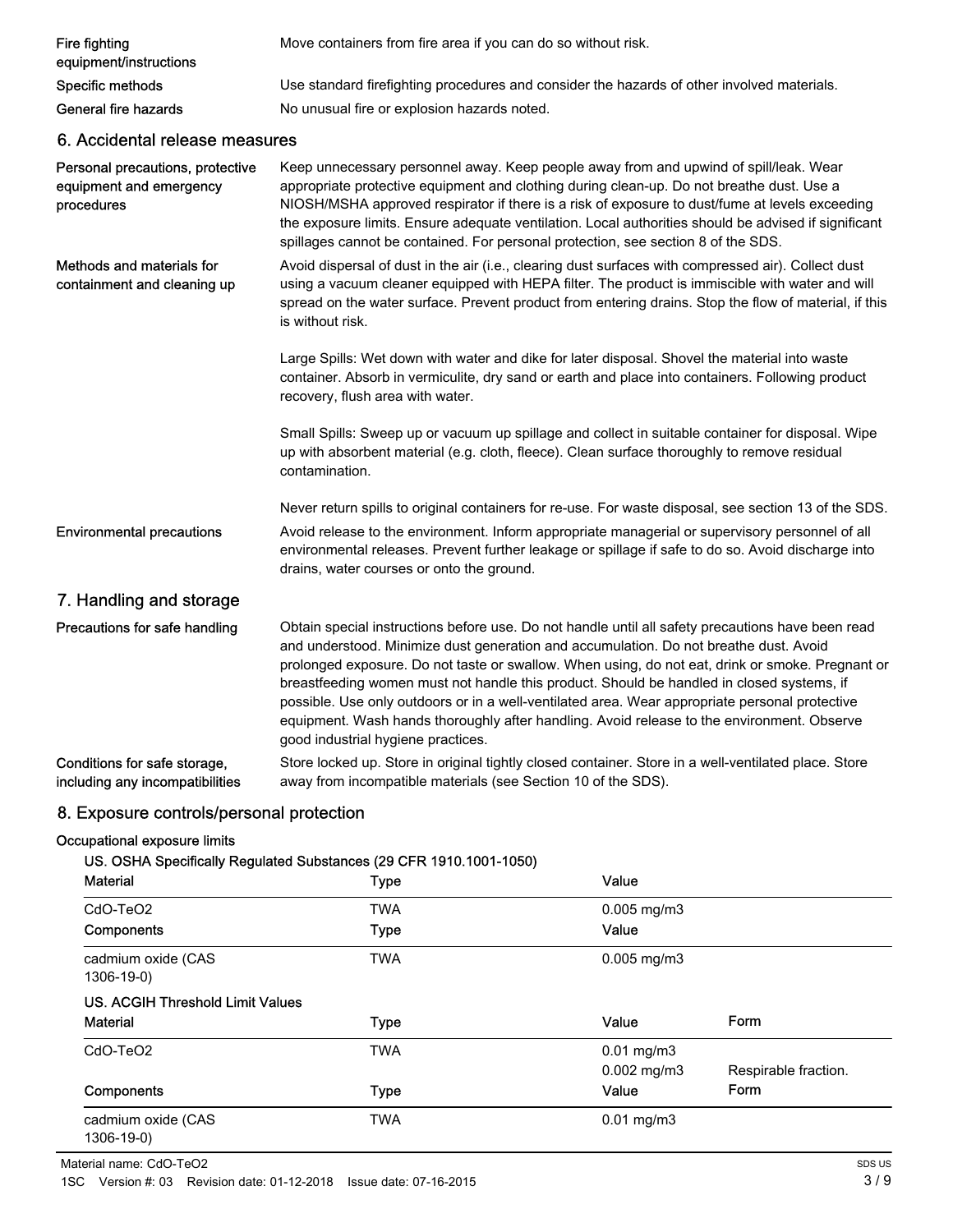## US. ACGIH Threshold Limit Values

| Components                                                                                   |                       | <b>Type</b>                                                                             |                        | Value                | Form                                                                                                                                                                                                                                                                                                                                                                                                                                                                                                                                                                                                                                                                                                               |
|----------------------------------------------------------------------------------------------|-----------------------|-----------------------------------------------------------------------------------------|------------------------|----------------------|--------------------------------------------------------------------------------------------------------------------------------------------------------------------------------------------------------------------------------------------------------------------------------------------------------------------------------------------------------------------------------------------------------------------------------------------------------------------------------------------------------------------------------------------------------------------------------------------------------------------------------------------------------------------------------------------------------------------|
|                                                                                              |                       |                                                                                         |                        | 0.002 mg/m3          | Respirable fraction.                                                                                                                                                                                                                                                                                                                                                                                                                                                                                                                                                                                                                                                                                               |
| US. California Code of Regulations, Title 8, Section 5155. Airborne Contaminants             |                       |                                                                                         |                        |                      |                                                                                                                                                                                                                                                                                                                                                                                                                                                                                                                                                                                                                                                                                                                    |
| <b>Material</b>                                                                              |                       | <b>Type</b>                                                                             |                        | Value                | Form                                                                                                                                                                                                                                                                                                                                                                                                                                                                                                                                                                                                                                                                                                               |
| CdO-TeO2                                                                                     |                       | <b>PEL</b>                                                                              |                        | 0.005 mg/m3          | Fume.                                                                                                                                                                                                                                                                                                                                                                                                                                                                                                                                                                                                                                                                                                              |
|                                                                                              |                       | <b>TWA</b>                                                                              |                        | 0.0025 mg/m3         | Fume.                                                                                                                                                                                                                                                                                                                                                                                                                                                                                                                                                                                                                                                                                                              |
| Components                                                                                   |                       | <b>Type</b>                                                                             |                        | Value                | Form                                                                                                                                                                                                                                                                                                                                                                                                                                                                                                                                                                                                                                                                                                               |
| cadmium oxide (CAS<br>1306-19-0)                                                             |                       | <b>PEL</b>                                                                              |                        | $0.005$ mg/m $3$     | Fume.                                                                                                                                                                                                                                                                                                                                                                                                                                                                                                                                                                                                                                                                                                              |
|                                                                                              |                       | <b>TWA</b>                                                                              |                        | $0.0025$ mg/m3       | Fume.                                                                                                                                                                                                                                                                                                                                                                                                                                                                                                                                                                                                                                                                                                              |
| <b>Biological limit values</b>                                                               |                       |                                                                                         |                        |                      |                                                                                                                                                                                                                                                                                                                                                                                                                                                                                                                                                                                                                                                                                                                    |
| <b>ACGIH Biological Exposure Indices</b>                                                     |                       |                                                                                         |                        |                      |                                                                                                                                                                                                                                                                                                                                                                                                                                                                                                                                                                                                                                                                                                                    |
| <b>Material</b>                                                                              | Value                 | <b>Determinant</b>                                                                      | Specimen               | <b>Sampling Time</b> |                                                                                                                                                                                                                                                                                                                                                                                                                                                                                                                                                                                                                                                                                                                    |
| CdO-TeO2                                                                                     | $5 \mu g/g$           | Cadmium                                                                                 | Creatinine in<br>urine |                      |                                                                                                                                                                                                                                                                                                                                                                                                                                                                                                                                                                                                                                                                                                                    |
|                                                                                              | $5 \mu g/l$           | Cadmium                                                                                 | <b>Blood</b>           | $\star$              |                                                                                                                                                                                                                                                                                                                                                                                                                                                                                                                                                                                                                                                                                                                    |
| Components                                                                                   | Value                 | Determinant                                                                             | Specimen               | <b>Sampling Time</b> |                                                                                                                                                                                                                                                                                                                                                                                                                                                                                                                                                                                                                                                                                                                    |
| cadmium oxide (CAS<br>1306-19-0)                                                             | $5 \mu g/g$           | Cadmium                                                                                 | Creatinine in<br>urine | $\star$              |                                                                                                                                                                                                                                                                                                                                                                                                                                                                                                                                                                                                                                                                                                                    |
|                                                                                              | $5 \mu g/l$           | Cadmium                                                                                 | <b>Blood</b>           | $\star$              |                                                                                                                                                                                                                                                                                                                                                                                                                                                                                                                                                                                                                                                                                                                    |
| * - For sampling details, please see the source document.                                    |                       |                                                                                         |                        |                      |                                                                                                                                                                                                                                                                                                                                                                                                                                                                                                                                                                                                                                                                                                                    |
| Appropriate engineering controls                                                             |                       | ventilation to keep exposures below the recommended exposure limits.                    |                        |                      | Good general ventilation (typically 10 air changes per hour) should be used. Ventilation rates<br>should be matched to conditions. If applicable, use process enclosures, local exhaust ventilation,<br>or other engineering controls to maintain airborne levels below recommended exposure limits. If<br>exposure limits have not been established, maintain airborne levels to an acceptable level.<br>If engineering measures are not sufficient to maintain concentrations of dust particulates below the<br>Occupational Exposure Limit (OEL), suitable respiratory protection must be worn. If material is<br>ground, cut, or used in any operation which may generate dusts, use appropriate local exhaust |
| <b>Control parameters</b>                                                                    |                       | Follow standard monitoring procedures.                                                  |                        |                      |                                                                                                                                                                                                                                                                                                                                                                                                                                                                                                                                                                                                                                                                                                                    |
| Individual protection measures, such as personal protective equipment<br>Eye/face protection |                       | Chemical respirator with organic vapor cartridge, full facepiece, dust and mist filter. |                        |                      |                                                                                                                                                                                                                                                                                                                                                                                                                                                                                                                                                                                                                                                                                                                    |
| Skin protection<br>Hand protection                                                           | supplier.             |                                                                                         |                        |                      | Wear appropriate chemical resistant gloves. Suitable gloves can be recommended by the glove                                                                                                                                                                                                                                                                                                                                                                                                                                                                                                                                                                                                                        |
| Other                                                                                        |                       | Wear suitable protective clothing. Use of an impervious apron is recommended.           |                        |                      |                                                                                                                                                                                                                                                                                                                                                                                                                                                                                                                                                                                                                                                                                                                    |
| <b>Respiratory protection</b>                                                                | dust and mist filter. |                                                                                         |                        |                      | Use a NIOSH/MSHA approved respirator if there is a risk of exposure to dust/fume at levels<br>exceeding the exposure limits. Chemical respirator with organic vapor cartridge, full facepiece,                                                                                                                                                                                                                                                                                                                                                                                                                                                                                                                     |
| <b>Thermal hazards</b>                                                                       |                       | Wear appropriate thermal protective clothing, when necessary.                           |                        |                      |                                                                                                                                                                                                                                                                                                                                                                                                                                                                                                                                                                                                                                                                                                                    |
| General hygiene considerations                                                               |                       | washing after handling the material and before eating, drinking, and/or smoking.        |                        |                      | Keep away from food and drink. Always observe good personal hygiene measures, such as                                                                                                                                                                                                                                                                                                                                                                                                                                                                                                                                                                                                                              |
| 9. Physical and chemical properties                                                          |                       |                                                                                         |                        |                      |                                                                                                                                                                                                                                                                                                                                                                                                                                                                                                                                                                                                                                                                                                                    |

| Appearance            |                |
|-----------------------|----------------|
| <b>Physical state</b> | Solid.         |
| Form                  | Powder.        |
| Color                 | Not available. |
| Odor                  | Not available. |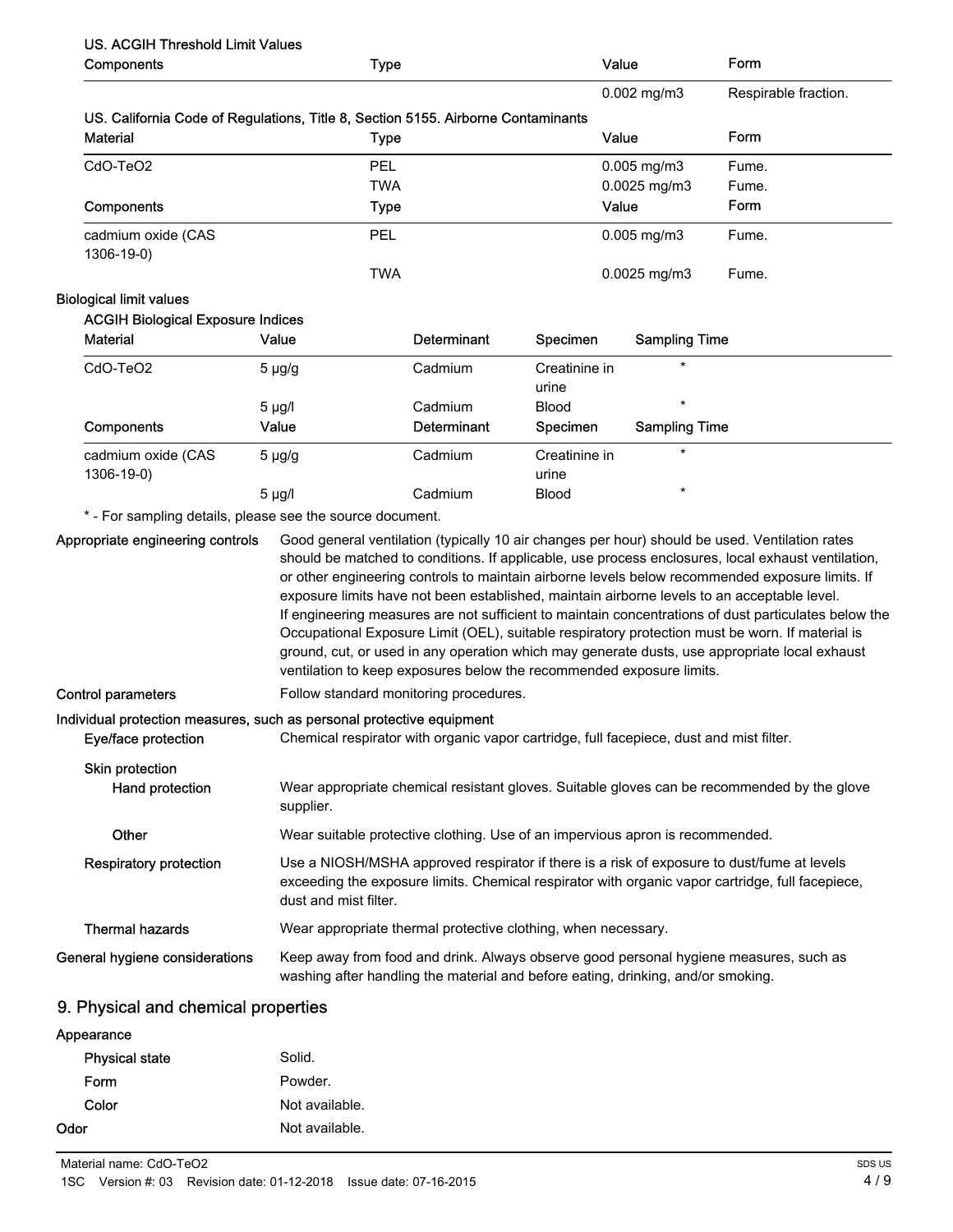|                                                   | Not available.                                                                                |
|---------------------------------------------------|-----------------------------------------------------------------------------------------------|
| Odor threshold                                    |                                                                                               |
| pH                                                | Not available.                                                                                |
| Melting point/freezing point                      | Not available.                                                                                |
| Initial boiling point and boiling<br>range        | 2838.2 °F (1559 °C)                                                                           |
| Flash point                                       | Not available.                                                                                |
| <b>Evaporation rate</b>                           | Not available.                                                                                |
| Flammability (solid, gas)                         | Not available.                                                                                |
| Upper/lower flammability or explosive limits      |                                                                                               |
| Flammability limit - lower<br>(%)                 | Not available.                                                                                |
| Flammability limit - upper<br>(%)                 | Not available.                                                                                |
| Explosive limit - lower (%)                       | Not available.                                                                                |
| Explosive limit - upper (%)                       | Not available.                                                                                |
| Vapor pressure                                    | < 0.0000001 kPa at 25 °C                                                                      |
| Vapor density                                     | Not available.                                                                                |
| <b>Relative density</b>                           | Not available.                                                                                |
| Solubility(ies)                                   |                                                                                               |
| Solubility (water)                                | Insoluble                                                                                     |
| <b>Partition coefficient</b><br>(n-octanol/water) | Not available.                                                                                |
| Auto-ignition temperature                         | Not available.                                                                                |
| Decomposition temperature                         | Not available.                                                                                |
| <b>Viscosity</b>                                  | Not available.                                                                                |
| Other information                                 |                                                                                               |
| <b>Density</b>                                    | 8.15 g/cm3                                                                                    |
| <b>Explosive properties</b>                       | Not explosive.                                                                                |
| Molecular formula                                 | $Cd-O$                                                                                        |
| Molecular weight                                  | 128.41 g/mol                                                                                  |
| <b>Oxidizing properties</b>                       | Not oxidizing.                                                                                |
| Specific gravity                                  | 8.15                                                                                          |
| 10. Stability and reactivity                      |                                                                                               |
| Reactivity                                        | The product is stable and non-reactive under normal conditions of use, storage and transport. |
| <b>Chemical stability</b>                         | Material is stable under normal conditions.                                                   |
| Possibility of hazardous<br>reactions             | Hazardous polymerization does not occur.                                                      |
| <b>Conditions to avoid</b>                        | Contact with incompatible materials.                                                          |
| Incompatible materials                            | Strong oxidizing agents.                                                                      |
| Hazardous decomposition<br>products               | No hazardous decomposition products are known.                                                |
| 11. Toxicological information                     |                                                                                               |
|                                                   |                                                                                               |

#### Information on likely routes of exposure

| <b>Inhalation</b> | Fatal if inhaled. May cause damage to organs through prolonged or repeated exposure by<br>inhalation. |
|-------------------|-------------------------------------------------------------------------------------------------------|
| Skin contact      | Dust or powder may irritate the skin.                                                                 |
| Eve contact       | Dust may irritate the eyes.                                                                           |

Material name: CdO-TeO2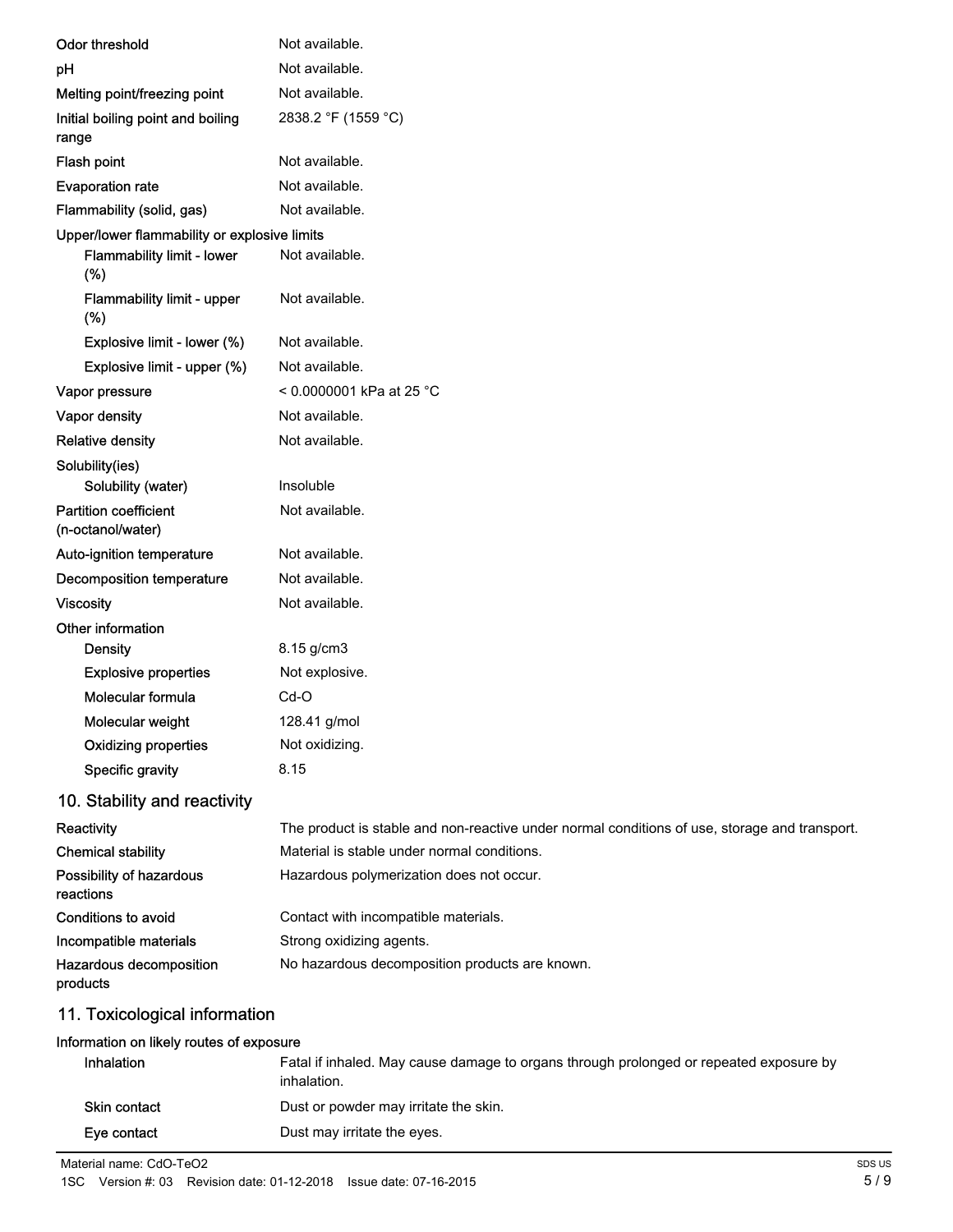| Ingestion                                                                                       | Toxic if swallowed.                                                                                                                                                                        |                                                       |                                                                          |                     |
|-------------------------------------------------------------------------------------------------|--------------------------------------------------------------------------------------------------------------------------------------------------------------------------------------------|-------------------------------------------------------|--------------------------------------------------------------------------|---------------------|
| Symptoms related to the<br>physical, chemical and<br>toxicological characteristics              | Headache. Nausea, vomiting. Diarrhea. Dusts may irritate the respiratory tract, skin and eyes.<br>Coughing.                                                                                |                                                       |                                                                          |                     |
| Information on toxicological effects                                                            |                                                                                                                                                                                            |                                                       |                                                                          |                     |
| <b>Acute toxicity</b>                                                                           |                                                                                                                                                                                            | Fatal if inhaled. Toxic if swallowed.                 |                                                                          |                     |
| Skin corrosion/irritation                                                                       |                                                                                                                                                                                            |                                                       | Prolonged skin contact may cause temporary irritation.                   |                     |
| Serious eye damage/eye<br>irritation                                                            |                                                                                                                                                                                            |                                                       | Direct contact with eyes may cause temporary irritation.                 |                     |
| Respiratory or skin sensitization<br><b>Respiratory sensitization</b>                           | Not a respiratory sensitizer.                                                                                                                                                              |                                                       |                                                                          |                     |
| <b>Skin sensitization</b>                                                                       |                                                                                                                                                                                            |                                                       | This product is not expected to cause skin sensitization.                |                     |
| Germ cell mutagenicity                                                                          |                                                                                                                                                                                            | Suspected of causing genetic defects.                 |                                                                          |                     |
| Carcinogenicity                                                                                 | May cause cancer.                                                                                                                                                                          |                                                       |                                                                          |                     |
| IARC Monographs. Overall Evaluation of Carcinogenicity                                          |                                                                                                                                                                                            |                                                       |                                                                          |                     |
| cadmium oxide (CAS 1306-19-0)<br>OSHA Specifically Regulated Substances (29 CFR 1910.1001-1050) |                                                                                                                                                                                            |                                                       | 1 Carcinogenic to humans.                                                |                     |
| cadmium oxide (CAS 1306-19-0)                                                                   |                                                                                                                                                                                            |                                                       | Cancer                                                                   |                     |
| US. National Toxicology Program (NTP) Report on Carcinogens                                     |                                                                                                                                                                                            |                                                       |                                                                          |                     |
| cadmium oxide (CAS 1306-19-0)                                                                   |                                                                                                                                                                                            |                                                       | Known To Be Human Carcinogen.                                            |                     |
| Reproductive toxicity                                                                           |                                                                                                                                                                                            |                                                       | Suspected of damaging fertility. Suspected of damaging the unborn child. |                     |
| Specific target organ toxicity -<br>single exposure                                             | Not classified.                                                                                                                                                                            |                                                       |                                                                          |                     |
| Specific target organ toxicity -<br>repeated exposure                                           |                                                                                                                                                                                            |                                                       | Causes damage to organs through prolonged or repeated exposure.          |                     |
| <b>Aspiration hazard</b>                                                                        | Not an aspiration hazard.                                                                                                                                                                  |                                                       |                                                                          |                     |
| <b>Chronic effects</b>                                                                          | Causes damage to organs through prolonged or repeated exposure. Prolonged inhalation may be<br>harmful. Prolonged exposure may cause chronic effects.                                      |                                                       |                                                                          |                     |
| 12. Ecological information                                                                      |                                                                                                                                                                                            |                                                       |                                                                          |                     |
| Ecotoxicity                                                                                     |                                                                                                                                                                                            | Very toxic to aquatic life with long lasting effects. |                                                                          |                     |
| Product                                                                                         |                                                                                                                                                                                            | <b>Species</b>                                        |                                                                          | <b>Test Results</b> |
| CdO-TeO2                                                                                        |                                                                                                                                                                                            |                                                       |                                                                          |                     |
| Aquatic                                                                                         |                                                                                                                                                                                            |                                                       |                                                                          |                     |
| Fish                                                                                            | <b>LC50</b>                                                                                                                                                                                |                                                       | Fathead minnow (Pimephales promelas) 0.177 mg/l, 96 hours                |                     |
| Components                                                                                      |                                                                                                                                                                                            | <b>Species</b>                                        |                                                                          | <b>Test Results</b> |
| cadmium oxide (CAS 1306-19-0)                                                                   |                                                                                                                                                                                            |                                                       |                                                                          |                     |
| Aquatic                                                                                         |                                                                                                                                                                                            |                                                       |                                                                          |                     |
| Fish                                                                                            | LC50                                                                                                                                                                                       |                                                       | Fathead minnow (Pimephales promelas) 0.177 mg/l, 96 hours                |                     |
| * Estimates for product may be based on additional component data not shown.                    |                                                                                                                                                                                            |                                                       |                                                                          |                     |
| Persistence and degradability                                                                   |                                                                                                                                                                                            |                                                       | No data is available on the degradability of this product.               |                     |
| <b>Bioaccumulative potential</b>                                                                | No data available.                                                                                                                                                                         |                                                       |                                                                          |                     |
| Mobility in soil                                                                                | No data available.                                                                                                                                                                         |                                                       |                                                                          |                     |
| Other adverse effects                                                                           | No other adverse environmental effects (e.g. ozone depletion, photochemical ozone creation<br>potential, endocrine disruption, global warming potential) are expected from this component. |                                                       |                                                                          |                     |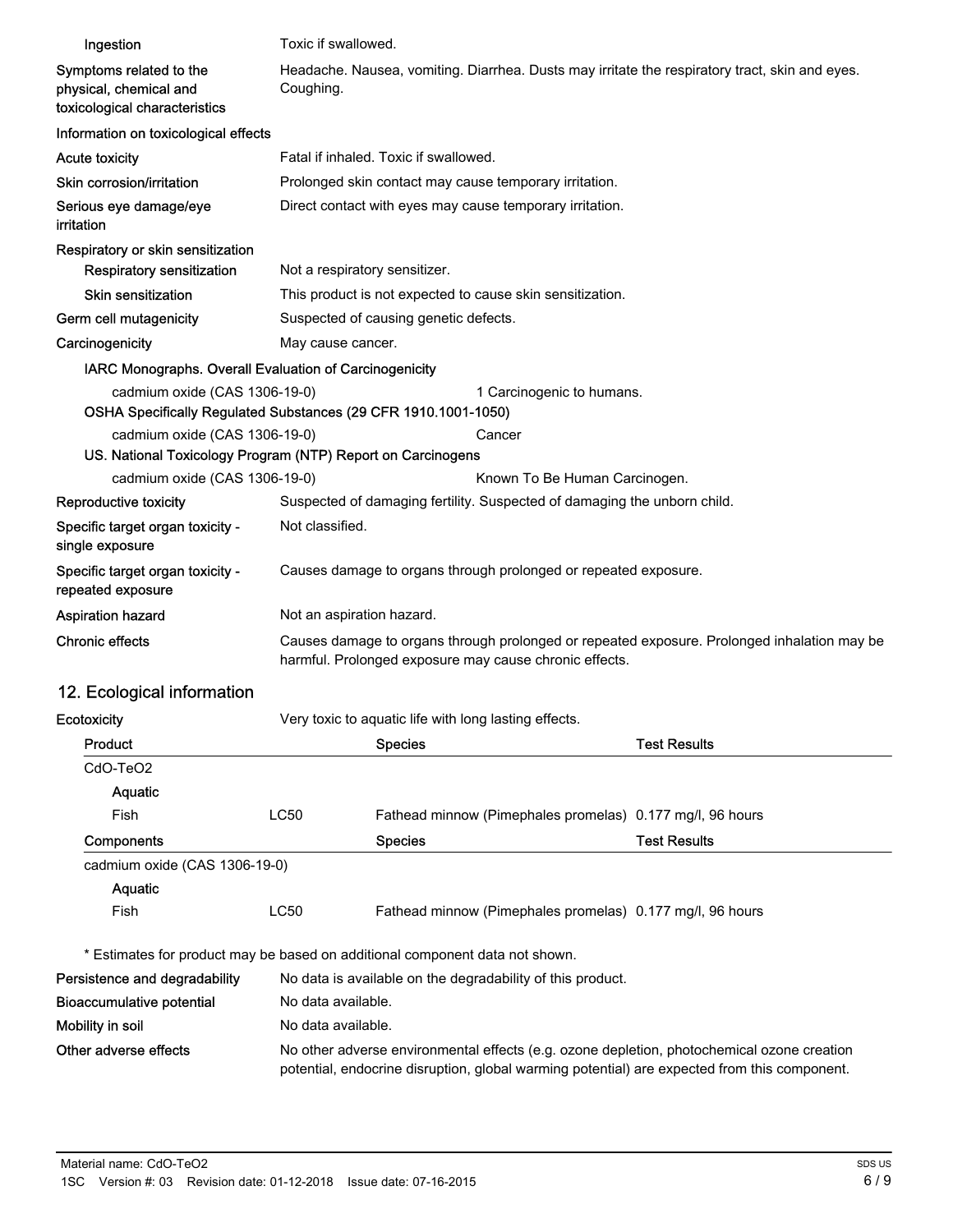## 13. Disposal considerations

| <b>Disposal instructions</b>             | Collect and reclaim or dispose in sealed containers at licensed waste disposal site. Do not allow<br>this material to drain into sewers/water supplies. Do not contaminate ponds, waterways or ditches<br>with chemical or used container. Dispose of contents/container in accordance with<br>local/regional/national/international regulations. |
|------------------------------------------|---------------------------------------------------------------------------------------------------------------------------------------------------------------------------------------------------------------------------------------------------------------------------------------------------------------------------------------------------|
| Local disposal regulations               | Dispose in accordance with all applicable regulations.                                                                                                                                                                                                                                                                                            |
| Hazardous waste code                     | The waste code should be assigned in discussion between the user, the producer and the waste<br>disposal company.                                                                                                                                                                                                                                 |
| Waste from residues / unused<br>products | Dispose of in accordance with local regulations. Empty containers or liners may retain some<br>product residues. This material and its container must be disposed of in a safe manner (see:<br>Disposal instructions).                                                                                                                            |
| Contaminated packaging                   | Since emptied containers may retain product residue, follow label warnings even after container is<br>emptied. Empty containers should be taken to an approved waste handling site for recycling or<br>disposal.                                                                                                                                  |

## 14. Transport information

| DOT                             |                                                                         |
|---------------------------------|-------------------------------------------------------------------------|
| <b>UN number</b>                | <b>UN3288</b>                                                           |
| UN proper shipping name         | Toxic solid, inorganic, n.o.s. (CdO-TeO2, Tellurium Oxide)              |
| Transport hazard class(es)      |                                                                         |
| <b>Class</b>                    | $6.1$ (PGIII)                                                           |
| Subsidiary risk                 |                                                                         |
| Label(s)                        | 6.1                                                                     |
| Packing group                   | III                                                                     |
| Special precautions for user    | Read safety instructions, SDS and emergency procedures before handling. |
| <b>Special provisions</b>       | IB8, IP3, T1, TP33                                                      |
| Packaging exceptions            | 153                                                                     |
| Packaging non bulk              | 213                                                                     |
| Packaging bulk                  | 240                                                                     |
| <b>IATA</b>                     |                                                                         |
| UN number                       | <b>UN3288</b>                                                           |
| UN proper shipping name         | Toxic solid, inorganic, n.o.s. (CdO-TeO2, Tellurium Oxide)              |
| Transport hazard class(es)      |                                                                         |
| <b>Class</b>                    | $6.1$ (PGIII)                                                           |
| Subsidiary risk                 |                                                                         |
| Packing group                   | III                                                                     |
| <b>Environmental hazards</b>    | No.                                                                     |
| <b>ERG Code</b>                 | 6L                                                                      |
| Special precautions for user    | Read safety instructions, SDS and emergency procedures before handling. |
| Other information               |                                                                         |
| Passenger and cargo<br>aircraft | Allowed with restrictions.                                              |
| Cargo aircraft only             | Allowed with restrictions.                                              |
| <b>IMDG</b>                     |                                                                         |
| UN number                       | <b>UN3288</b>                                                           |
| UN proper shipping name         | TOXIC SOLID, INORGANIC, N.O.S. (CdO-TeO2, Tellurium Oxide)              |
| Transport hazard class(es)      |                                                                         |
| <b>Class</b>                    | 6.1(PGIII)                                                              |
| Subsidiary risk                 |                                                                         |
| Packing group                   | III                                                                     |
| <b>Environmental hazards</b>    |                                                                         |
| Marine pollutant                | No.                                                                     |
| <b>EmS</b>                      | F-A, S-A                                                                |
| Special precautions for user    | Read safety instructions, SDS and emergency procedures before handling. |
|                                 |                                                                         |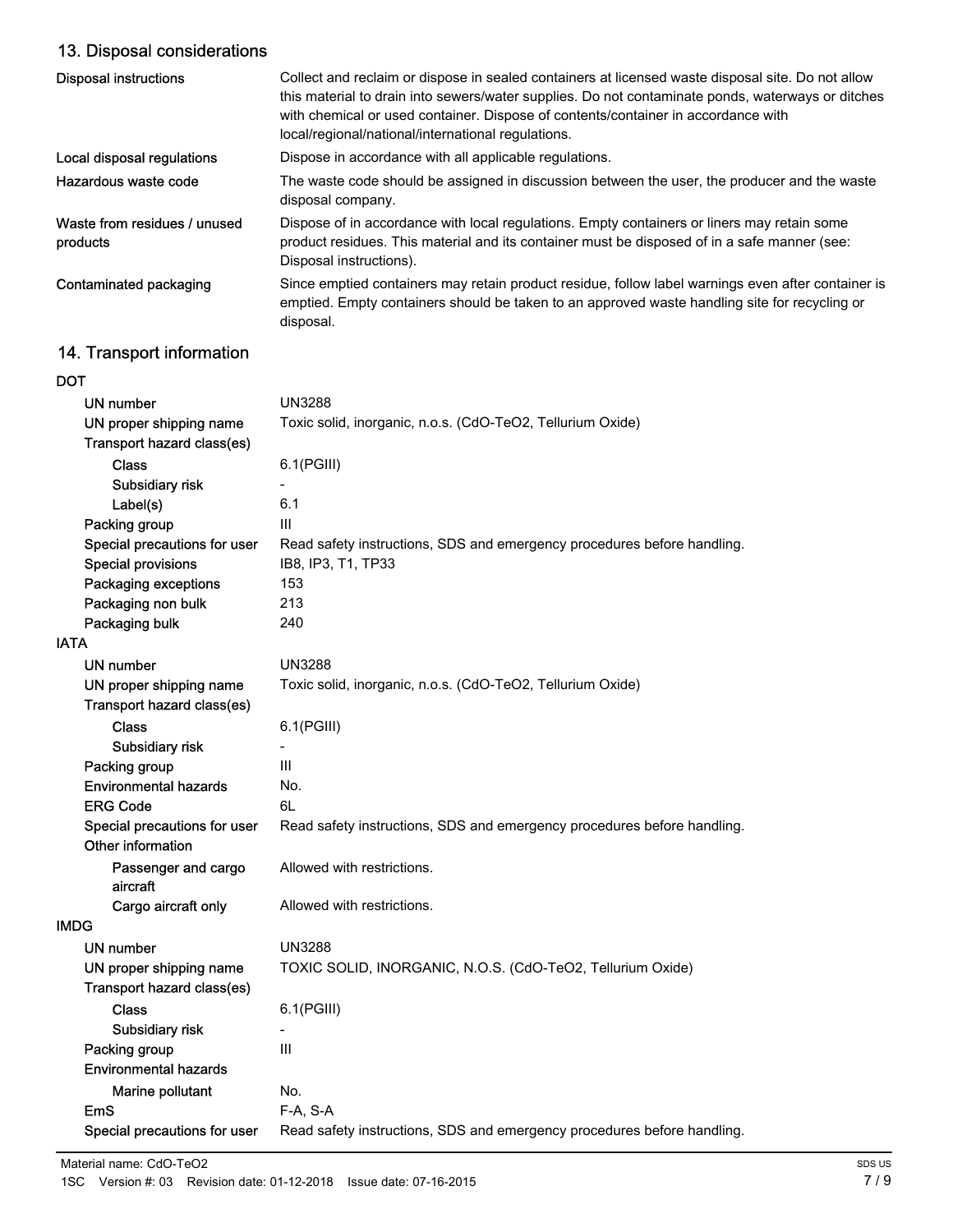

DOT

## 15. Regulatory information

| TSCA Section 12(b) Export Notification (40 CFR 707, Subpt. D)<br>Not regulated.<br>CERCLA Hazardous Substance List (40 CFR 302.4)<br>Not listed.<br><b>SARA 304 Emergency release notification</b><br><b>100 LBS</b><br>cadmium oxide (CAS 1306-19-0)<br>OSHA Specifically Regulated Substances (29 CFR 1910.1001-1050)<br>cadmium oxide (CAS 1306-19-0)<br>Cancer<br>Lung<br>Kidney<br>Acute toxicity<br>Superfund Amendments and Reauthorization Act of 1986 (SARA)<br>Immediate Hazard - Yes<br><b>Hazard categories</b><br>Delayed Hazard - Yes<br>Fire Hazard - No<br>Pressure Hazard - No<br>Reactivity Hazard - No<br>SARA 302 Extremely hazardous substance<br><b>Chemical name</b><br><b>CAS number</b><br>Reportable<br>Threshold planning<br>Threshold planning<br><b>Threshold planning</b><br>quantity<br>quantity (pounds)<br>quantity, lower<br>quantity, upper<br>value (pounds)<br>value (pounds)<br>(pounds)<br>1306-19-0<br>100<br>10000<br>cadmium oxide<br>100<br>SARA 311/312 Hazardous<br>Yes<br>chemical<br>SARA 313 (TRI reporting)<br><b>Chemical name</b><br><b>CAS number</b><br>% by wt.<br>1306-19-0<br>$0 - 75$<br>cadmium oxide<br>Clean Air Act (CAA) Section 112 Hazardous Air Pollutants (HAPs) List | US federal regulations    |  | This product is a "Hazardous Chemical" as defined by the OSHA Hazard Communication<br>Standard, 29 CFR 1910.1200. |  |  |  |  |
|-----------------------------------------------------------------------------------------------------------------------------------------------------------------------------------------------------------------------------------------------------------------------------------------------------------------------------------------------------------------------------------------------------------------------------------------------------------------------------------------------------------------------------------------------------------------------------------------------------------------------------------------------------------------------------------------------------------------------------------------------------------------------------------------------------------------------------------------------------------------------------------------------------------------------------------------------------------------------------------------------------------------------------------------------------------------------------------------------------------------------------------------------------------------------------------------------------------------------------------------|---------------------------|--|-------------------------------------------------------------------------------------------------------------------|--|--|--|--|
|                                                                                                                                                                                                                                                                                                                                                                                                                                                                                                                                                                                                                                                                                                                                                                                                                                                                                                                                                                                                                                                                                                                                                                                                                                         |                           |  |                                                                                                                   |  |  |  |  |
|                                                                                                                                                                                                                                                                                                                                                                                                                                                                                                                                                                                                                                                                                                                                                                                                                                                                                                                                                                                                                                                                                                                                                                                                                                         |                           |  |                                                                                                                   |  |  |  |  |
|                                                                                                                                                                                                                                                                                                                                                                                                                                                                                                                                                                                                                                                                                                                                                                                                                                                                                                                                                                                                                                                                                                                                                                                                                                         |                           |  |                                                                                                                   |  |  |  |  |
|                                                                                                                                                                                                                                                                                                                                                                                                                                                                                                                                                                                                                                                                                                                                                                                                                                                                                                                                                                                                                                                                                                                                                                                                                                         |                           |  |                                                                                                                   |  |  |  |  |
|                                                                                                                                                                                                                                                                                                                                                                                                                                                                                                                                                                                                                                                                                                                                                                                                                                                                                                                                                                                                                                                                                                                                                                                                                                         |                           |  |                                                                                                                   |  |  |  |  |
|                                                                                                                                                                                                                                                                                                                                                                                                                                                                                                                                                                                                                                                                                                                                                                                                                                                                                                                                                                                                                                                                                                                                                                                                                                         |                           |  |                                                                                                                   |  |  |  |  |
|                                                                                                                                                                                                                                                                                                                                                                                                                                                                                                                                                                                                                                                                                                                                                                                                                                                                                                                                                                                                                                                                                                                                                                                                                                         |                           |  |                                                                                                                   |  |  |  |  |
|                                                                                                                                                                                                                                                                                                                                                                                                                                                                                                                                                                                                                                                                                                                                                                                                                                                                                                                                                                                                                                                                                                                                                                                                                                         |                           |  |                                                                                                                   |  |  |  |  |
|                                                                                                                                                                                                                                                                                                                                                                                                                                                                                                                                                                                                                                                                                                                                                                                                                                                                                                                                                                                                                                                                                                                                                                                                                                         |                           |  |                                                                                                                   |  |  |  |  |
|                                                                                                                                                                                                                                                                                                                                                                                                                                                                                                                                                                                                                                                                                                                                                                                                                                                                                                                                                                                                                                                                                                                                                                                                                                         |                           |  |                                                                                                                   |  |  |  |  |
|                                                                                                                                                                                                                                                                                                                                                                                                                                                                                                                                                                                                                                                                                                                                                                                                                                                                                                                                                                                                                                                                                                                                                                                                                                         |                           |  |                                                                                                                   |  |  |  |  |
|                                                                                                                                                                                                                                                                                                                                                                                                                                                                                                                                                                                                                                                                                                                                                                                                                                                                                                                                                                                                                                                                                                                                                                                                                                         |                           |  |                                                                                                                   |  |  |  |  |
|                                                                                                                                                                                                                                                                                                                                                                                                                                                                                                                                                                                                                                                                                                                                                                                                                                                                                                                                                                                                                                                                                                                                                                                                                                         |                           |  |                                                                                                                   |  |  |  |  |
|                                                                                                                                                                                                                                                                                                                                                                                                                                                                                                                                                                                                                                                                                                                                                                                                                                                                                                                                                                                                                                                                                                                                                                                                                                         |                           |  |                                                                                                                   |  |  |  |  |
|                                                                                                                                                                                                                                                                                                                                                                                                                                                                                                                                                                                                                                                                                                                                                                                                                                                                                                                                                                                                                                                                                                                                                                                                                                         |                           |  |                                                                                                                   |  |  |  |  |
|                                                                                                                                                                                                                                                                                                                                                                                                                                                                                                                                                                                                                                                                                                                                                                                                                                                                                                                                                                                                                                                                                                                                                                                                                                         |                           |  |                                                                                                                   |  |  |  |  |
|                                                                                                                                                                                                                                                                                                                                                                                                                                                                                                                                                                                                                                                                                                                                                                                                                                                                                                                                                                                                                                                                                                                                                                                                                                         |                           |  |                                                                                                                   |  |  |  |  |
|                                                                                                                                                                                                                                                                                                                                                                                                                                                                                                                                                                                                                                                                                                                                                                                                                                                                                                                                                                                                                                                                                                                                                                                                                                         |                           |  |                                                                                                                   |  |  |  |  |
|                                                                                                                                                                                                                                                                                                                                                                                                                                                                                                                                                                                                                                                                                                                                                                                                                                                                                                                                                                                                                                                                                                                                                                                                                                         |                           |  |                                                                                                                   |  |  |  |  |
|                                                                                                                                                                                                                                                                                                                                                                                                                                                                                                                                                                                                                                                                                                                                                                                                                                                                                                                                                                                                                                                                                                                                                                                                                                         |                           |  |                                                                                                                   |  |  |  |  |
|                                                                                                                                                                                                                                                                                                                                                                                                                                                                                                                                                                                                                                                                                                                                                                                                                                                                                                                                                                                                                                                                                                                                                                                                                                         |                           |  |                                                                                                                   |  |  |  |  |
|                                                                                                                                                                                                                                                                                                                                                                                                                                                                                                                                                                                                                                                                                                                                                                                                                                                                                                                                                                                                                                                                                                                                                                                                                                         |                           |  |                                                                                                                   |  |  |  |  |
|                                                                                                                                                                                                                                                                                                                                                                                                                                                                                                                                                                                                                                                                                                                                                                                                                                                                                                                                                                                                                                                                                                                                                                                                                                         |                           |  |                                                                                                                   |  |  |  |  |
|                                                                                                                                                                                                                                                                                                                                                                                                                                                                                                                                                                                                                                                                                                                                                                                                                                                                                                                                                                                                                                                                                                                                                                                                                                         |                           |  |                                                                                                                   |  |  |  |  |
|                                                                                                                                                                                                                                                                                                                                                                                                                                                                                                                                                                                                                                                                                                                                                                                                                                                                                                                                                                                                                                                                                                                                                                                                                                         | Other federal regulations |  |                                                                                                                   |  |  |  |  |
|                                                                                                                                                                                                                                                                                                                                                                                                                                                                                                                                                                                                                                                                                                                                                                                                                                                                                                                                                                                                                                                                                                                                                                                                                                         |                           |  |                                                                                                                   |  |  |  |  |

cadmium oxide (CAS 1306-19-0)